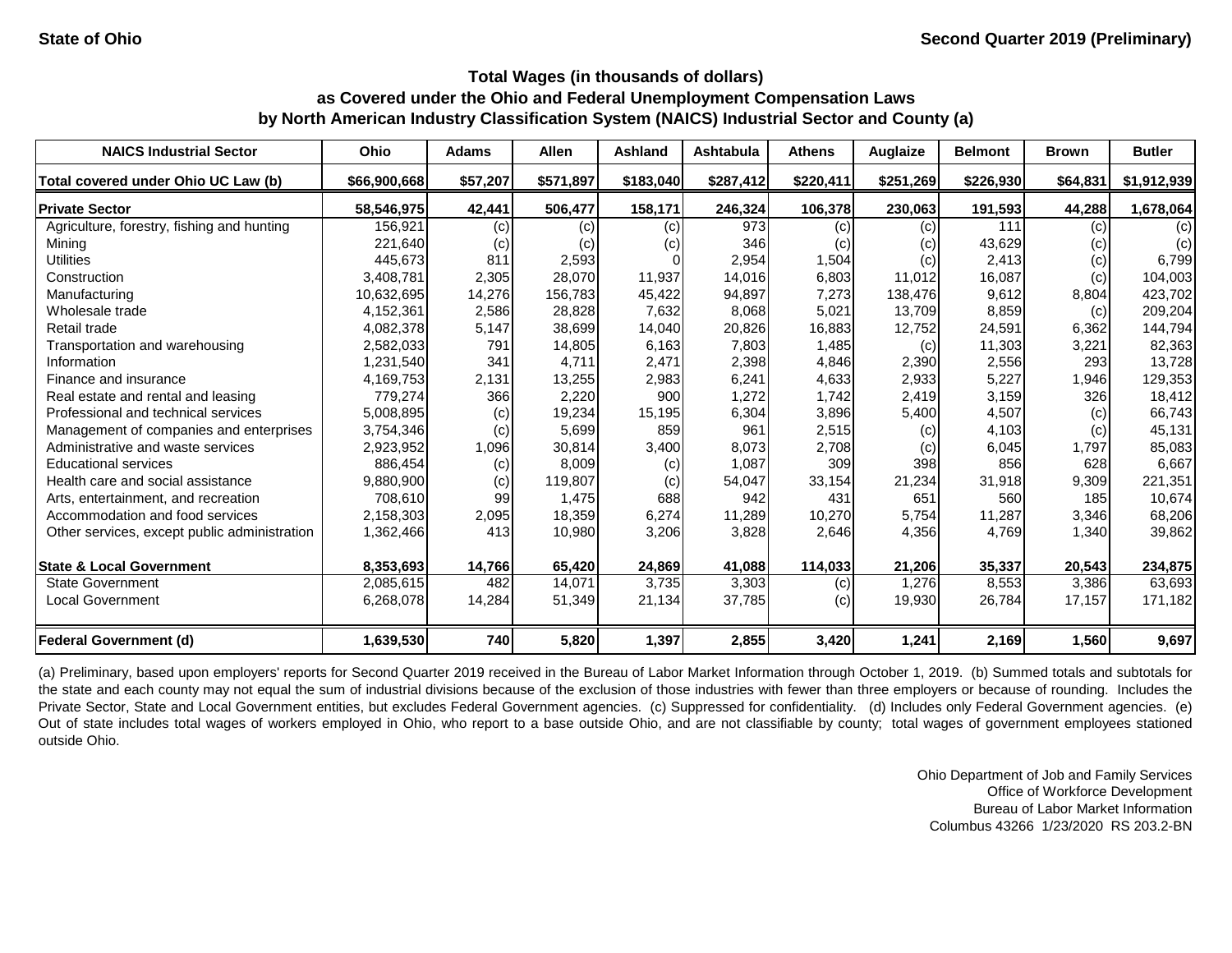| <b>NAICS Industrial Sector</b>               | Carroll  | Champaign | <b>Clark</b> | <b>Clermont</b> | <b>Clinton</b> | Columbiana | Coshocton        | Crawford  | Cuyahoga    | <b>Darke</b> |
|----------------------------------------------|----------|-----------|--------------|-----------------|----------------|------------|------------------|-----------|-------------|--------------|
| Total covered under Ohio UC Law (b)          | \$59,783 | \$116,597 | \$501,125    | \$663,154       | \$209,219      | \$274,905  | \$97,686         | \$126,288 | \$9,992,994 | \$176,050    |
| <b>Private Sector</b>                        | 50,362   | 97,896    | 435,558      | 578,557         | 185,770        | 230,710    | 82,359           | 107,444   | 8,882,348   | 154,897      |
| Agriculture, forestry, fishing and hunting   | 71       | (c)       | 5,158        | (c)             | 1,095          | 1,157      | 539              | (c)       | 2,590       | (c)          |
| Mining                                       | 1,117    | (c)       | 3,450        | (c)             |                | 2,248      | 924              | (c)       | 7,640       | (c)          |
| <b>Utilities</b>                             | (c)      | (c)       | (c)          | 7,548           | (c)            | (c)        | 7,975            | (c)       | 33,475      | 1,057        |
| Construction                                 | 5,769    | 3,368     | 12,311       | 42,554          | 3,983          | 14,250     | 3,426            | 5,531     | 365,128     | 10,534       |
| Manufacturing                                | 14,431   | 52,017    | 100,310      | 88,992          | 48,390         | 74,211     | 33,889           | 28,322    | 1,098,471   | 55,544       |
| Wholesale trade                              | (c)      | (c)       | (c)          | 36,799          | (c)            | (c)        | 1,616            | 4,508     | 617,369     | 8,658        |
| Retail trade                                 | 6,009    | 6,346     | 35,716       | 71,470          | 10,807         | 23,776     | 7,029            | 9,250     | 444,997     | 12,192       |
| Transportation and warehousing               | 5,024    | 3,712     | 29,037       | 32,989          | 53,284         | 14,311     | 2,644            | (c)       | 297,528     | 13,570       |
| Information                                  | 351      | 646       | 1,536        | 31,886          | 6,989          | 1,689      | 603              | 422       | 204,681     | 686          |
| Finance and insurance                        | 955      | 2,436     | 31,666       | 52,528          | 5,563          | 5,455      | 2,297            | 8,166     | 793,458     | 7,268        |
| Real estate and rental and leasing           | 1,197    | 528       | 3,940        | 10,955          | 1,984          | 1,955      | 326              | 484       | 163,924     | 902          |
| Professional and technical services          | (c)      | 4,276     | 12,132       | 39,692          | 3,372          | 4,584      | (c)              | (c)       | 939,098     | 5,428        |
| Management of companies and enterprises      | (c)      | (c)       | 33,103       | 9,289           | 6,616          | 2,686      | (c)              | (c)       | 685,318     | 201          |
| Administrative and waste services            | 1,765    | (c)       | 20,048       | 31,269          | 2,203          | 11,627     | 1,770            | 3,624     | 449,888     | 5,193        |
| <b>Educational services</b>                  | (c)      | 1,417     | 7,146        | 3,084           | 2,406          | 1,083      | 469              | (c)       | 209,241     | 317          |
| Health care and social assistance            | (c)      | 8,881     | 82,023       | 65,305          | 16,971         | 42,190     | 12,266           | (c)       | 1,859,231   | 20,923       |
| Arts, entertainment, and recreation          | 386      | 456       | 1,871        | 4,785           | 1,094          | 926        | 452              | 272       | 215,004     | 801          |
| Accommodation and food services              | 1,928    | 2,366     | 18,613       | 30,795          | 5,458          | 8,738      | 2,353            | 4,239     | 295,322     | 3,513        |
| Other services, except public administration | 1,151    | 1,781     | 14,304       | 17,257          | 2,841          | 8,022      | 1,316            | 1,938     | 199,984     | 2,385        |
| <b>State &amp; Local Government</b>          | 9,421    | 18,701    | 65,567       | 84,597          | 23,449         | 44,195     | 15,327           | 18,844    | 1,110,646   | 21,153       |
| <b>State Government</b>                      | 487      | 609       | 2,016        | 8,277           | 1,833          | 3,729      | $\overline{572}$ | 1,905     | 72,821      | 567          |
| <b>Local Government</b>                      | 8,934    | 18,092    | 63,551       | 76,320          | 21,616         | 40,466     | 14,755           | 16,939    | 1,037,825   | 20,586       |
| <b>Federal Government (d)</b>                | 567      | 884       | 9,113        | 6,709           | 2,295          | 9,948      | 1,085            | 1,088     | 335,520     | 1,417        |

(a) Preliminary, based upon employers' reports for Second Quarter 2019 received in the Bureau of Labor Market Information through October 1, 2019. (b) Summed totals and subtotals for the state and each county may not equal the sum of industrial divisions because of the exclusion of those industries with fewer than three employers or because of rounding. Includes the Private Sector, State and Local Government entities, but excludes Federal Government agencies. (c) Suppressed for confidentiality. (d) Includes only Federal Government agencies. (e) Out of state includes total wages of workers employed in Ohio, who report to a base outside Ohio, and are not classifiable by county; total wages of government employees stationed outside Ohio.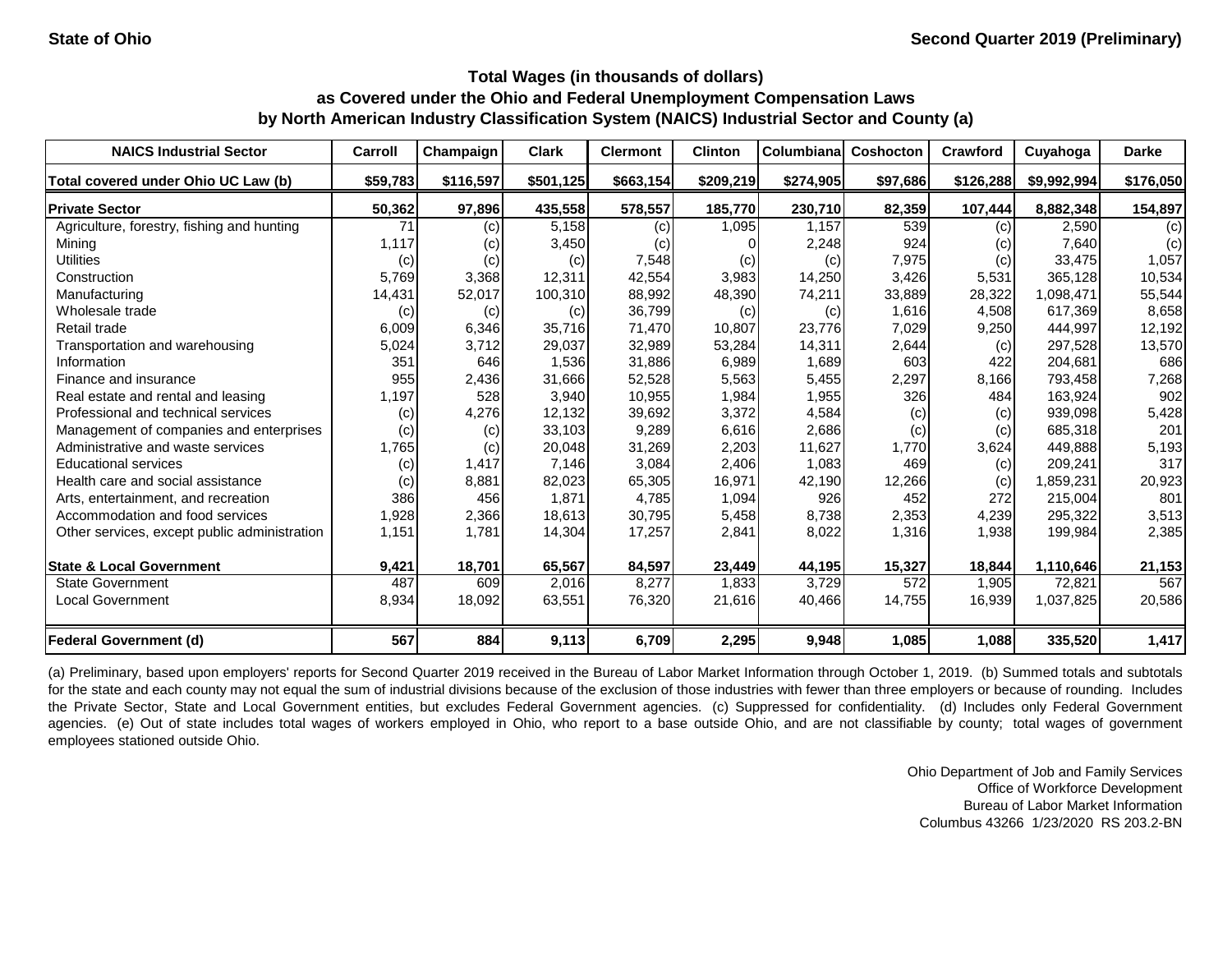| <b>NAICS Industrial Sector</b>               | <b>Defiance</b> | <b>Delaware</b> | Erie      | <b>Fairfield</b> | <b>Fayette</b> | <b>Franklin</b>          | <b>Fulton</b> | Gallia    | Geauga    | Greene    |
|----------------------------------------------|-----------------|-----------------|-----------|------------------|----------------|--------------------------|---------------|-----------|-----------|-----------|
| Total covered under Ohio UC Law (b)          | \$161,861       | \$1,230,668     | \$353,324 | \$430,374        |                | $$103,175$ $$10,254,165$ | \$189,656     | \$109,864 | \$380,988 | \$727,754 |
| <b>Private Sector</b>                        | 139,216         | 1,123,232       | 295,650   | 351,720          | 85,098         | 8,497,580                | 166,245       | 92,602    | 340,816   | 616,024   |
| Agriculture, forestry, fishing and hunting   | 2,212           | (c)             | (c)       | 416              | 1,362          | 4,407                    | (c)           | (c)       | (c)       | 1,714     |
| Mining                                       |                 | (c)             | (c)       | 111              |                | 6,302                    | (c)           | (c)       | (c)       | 1,974     |
| <b>Utilities</b>                             | (c)             | 3,303           | (c)       | 5,504            | (c)            | 84,587                   | (c)           | 15,106    | (c)       | (c)       |
| Construction                                 | 3,893           | 56,898          | 14,445    | 33,008           | 3,789          | 479,042                  | 13,648        | 5,891     | 30,299    | 19,936    |
| Manufacturing                                | 50,853          | 105,237         | 73,412    | 54,559           | 22,940         | 576,084                  | 82,035        | 6,815     | 99,405    | 39,933    |
| Wholesale trade                              | (c)             | 46,676          | 14,084    | 13,271           | (c)            | 500,941                  | 11,973        | 898       | 30,992    | 21,469    |
| Retail trade                                 | 15,978          | 85,165          | 30,970    | 42,766           | 13,124         | 538,466                  | 10,838        | 9,738     | 31,805    | 72,022    |
| Transportation and warehousing               | 7,954           | 28,270          | (c)       | 9,585            | 14,100         | 615,664                  | (c)           | 3,139     | (c)       | (c)       |
| Information                                  | 1,704           | 11,290          | 3,954     | 2,313            | 398            | 286,783                  | 330           | 539       | 1,733     | 9,644     |
| Finance and insurance                        | 8,581           | 118,266         | 9,765     | 9,785            | 1,890          | 994,964                  | 3,457         | 3,974     | 10,587    | 20,181    |
| Real estate and rental and leasing           | 764             | 11,155          | 1,826     | 4,625            | 399            | 165,570                  | 943           | 352       | 1,951     | 5,714     |
| Professional and technical services          | 2,537           | 116,666         | 6,948     | 14,227           | (c)            | 956,744                  | 3,468         | 607       | 16,452    | 220,517   |
| Management of companies and enterprises      | 443             | 268,684         | 3,733     | 4,883            | (c)            | 643,690                  | 645           | (c)       | 4,103     | 19,012    |
| Administrative and waste services            | 6,111           | 54,740          | 7,916     | 26,274           | 2,198          | 517,024                  | 2,642         | (c)       | 24,580    | 18,131    |
| <b>Educational services</b>                  | 1,768           | 10,838          | 1,588     | 1,772            | (c)            | 127,822                  | (c)           | (c)       | 5,898     | 18,819    |
| Health care and social assistance            | 22,726          | 101,469         | 56,589    | 88,706           | (c)            | 1,341,429                | (c)           | (c)       | 47,163    | 82,534    |
| Arts, entertainment, and recreation          | 489             | 20,708          | 22,274    | 1,866            | 362            | 82,244                   | 1,198         | 100       | 2,252     | 2,616     |
| Accommodation and food services              | 5,621           | 55,180          | 27,191    | 25,788           | 4,611          | 333,933                  | 3,297         | 3,821     | 10,645    | 38,087    |
| Other services, except public administration | 2,692           | 24,426          | 5,410     | 12,260           | 2,207          | 241,884                  | 2,589         | 1,788     | 10,419    | 10,854    |
| <b>State &amp; Local Government</b>          | 22,645          | 107,436         | 57,674    | 78,654           | 18,077         | 1,756,585                | 23,411        | 17,262    | 40,172    | 111,730   |
| <b>State Government</b>                      | 1,088           | 5,318           | 12,014    | 9,279            | 532            | 981,255                  | 1,692         | 3,108     | 2,693     | (c)       |
| <b>Local Government</b>                      | 21,557          | 102,118         | 45,660    | 69,375           | 17,545         | 775,330                  | 21,719        | 14,154    | 37,479    | (c)       |
| <b>Federal Government (d)</b>                | 1,148           | 3,785           | 4,257     | 3,758            | 720            | 263,659                  | 1,242         | 838       | 1,446     | 378,673   |

(a) Preliminary, based upon employers' reports for Second Quarter 2019 received in the Bureau of Labor Market Information through October 1, 2019. (b) Summed totals and subtotals for the state and each county may not equal the sum of industrial divisions because of the exclusion of those industries with fewer than three employers or because of rounding. Includes the Private Sector, State and Local Government entities, but excludes Federal Government agencies. (c) Suppressed for confidentiality. (d) Includes only Federal Government agencies. (e) Out of state includes total wages of workers employed in Ohio, who report to a base outside Ohio, and are not classifiable by county; total wages of government employees stationed outside Ohio.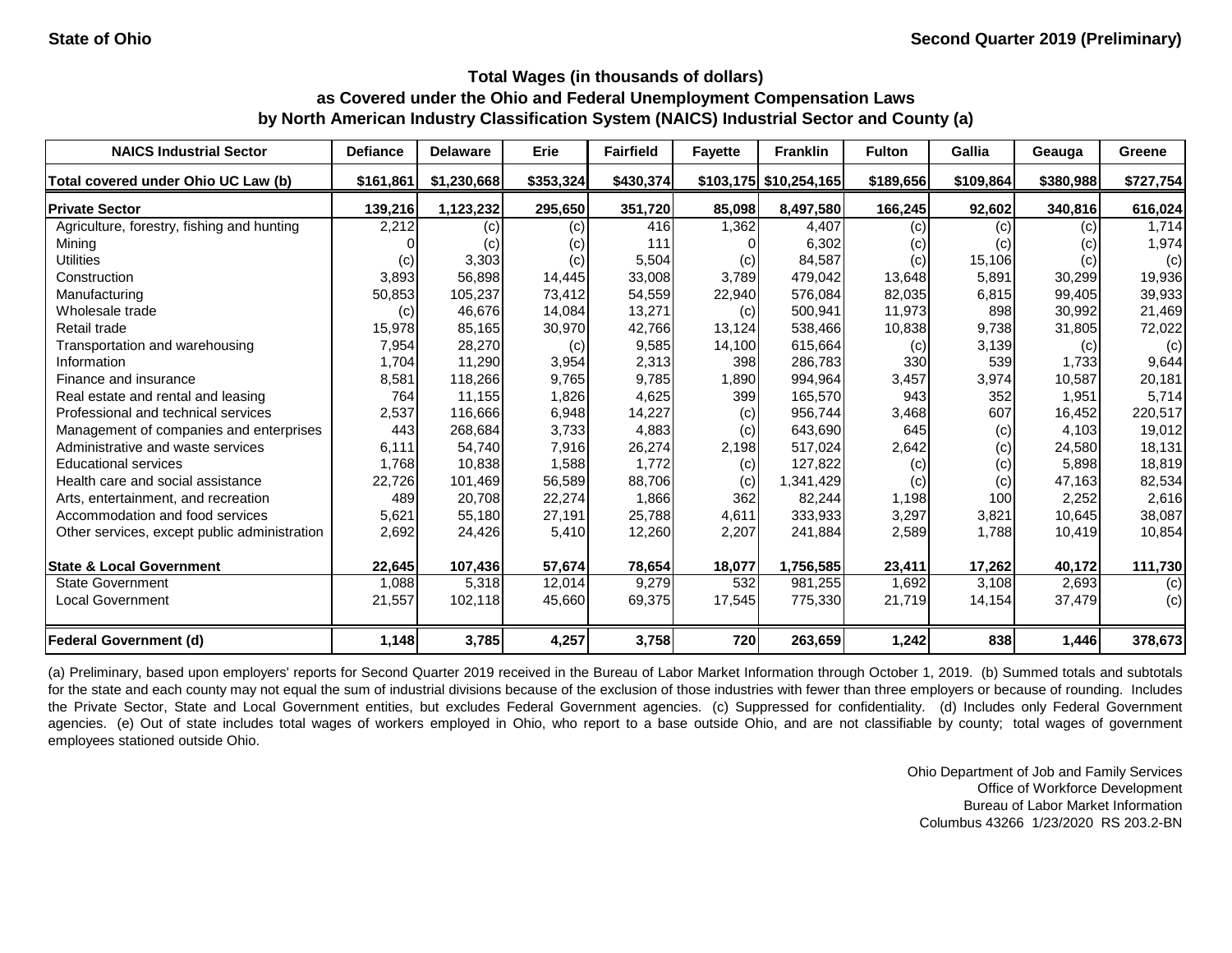| <b>NAICS Industrial Sector</b>               | <b>Guernsey</b> | <b>Hamilton</b> | <b>Hancock</b> | <b>Hardin</b> | <b>Harrison</b> | <b>Henry</b> | <b>Highland</b> | <b>Hocking</b> | <b>Holmes</b> | <b>Huron</b> |
|----------------------------------------------|-----------------|-----------------|----------------|---------------|-----------------|--------------|-----------------|----------------|---------------|--------------|
| Total covered under Ohio UC Law (b)          | \$151,781       | \$7,698,689     | \$626,654      | \$74,045      | \$48,769        | \$116,395    | \$91,723        | \$55,704       | \$199,232     | \$223,073    |
| <b>Private Sector</b>                        | 130,107         | 7,090,187       | 589,196        | 61,525        | 41,968          | 96,335       | 69,187          | 38,218         | 183,127       | 196,887      |
| Agriculture, forestry, fishing and hunting   | 273             | 3,377           | 253            | (c)           | (c)             | (c)          | 270             | (c)            | 1,507         | (c)          |
| Mining                                       | 9,420           | 2,160           | 251            | (c)           | (c)             | (C)          | 358             | (c)            | 689           | (c)          |
| <b>Utilities</b>                             | 1,148           | 30,345          | 2,119          | 877           | (c)             | 308          | 1,029           | (c)            | 1,954         | 849          |
| Construction                                 | 9,564           | 349,916         | 18,196         | 1,062         | 4,066           | 11,010       | 3,514           | 3,295          | 27,466        | 27,836       |
| Manufacturing                                | 35,454          | 1,126,430       | 158,932        | 21,944        | 10,847          | 45,805       | 21,478          | 9,771          | 79,677        | 71,265       |
| Wholesale trade                              | 6,139           | 427,401         | 26,983         | 2,934         | (c)             | 3,315        | 2,371           | 835            | 11,060        | 8,736        |
| Retail trade                                 | 10,103          | 327,119         | 29,486         | 5,167         | 1,399           | 6,275        | 12,124          | 5,382          | 20,026        | 13,633       |
| Transportation and warehousing               | 8,635           | 159,752         | 89,102         | 1,750         | 4,765           | 6,643        | 1,121           | (c)            | 9,664         | 12,306       |
| Information                                  | 608             | 167,840         | 3,776          | (c)           | 487             | 766          | 472             | 571            | 660           | 1,312        |
| Finance and insurance                        | 6,122           | 651,671         | 7,741          | 2,536         | 559             | 2,929        | 5,155           | 1,198          | 4,686         | 5,246        |
| Real estate and rental and leasing           | 613             | 113,328         | 3,762          | 296           | 1,027           | 683          | 548             | 971            | 669           | 1,242        |
| Professional and technical services          | 4,738           | 778,204         | 25,077         | 1,243         | (c)             | 1,034        | 848             | (c)            | 4,298         | (c)          |
| Management of companies and enterprises      | 256             | 721,431         | 103,810        |               | (c)             |              | 580             | (c)            | 395           | (c)          |
| Administrative and waste services            | 1,567           | 312,024         | 13,843         | 998           | 3,612           | 1,196        | 2,426           | 1,169          | 3,044         | 3,289        |
| <b>Educational services</b>                  | 271             | 103,075         | 10,415         | (c)           |                 | 117          | 222             | (c)            | (c)           | 1,206        |
| Health care and social assistance            | 25,738          | 1,260,932       | 66,810         | (c)           | 3,075           | 11,055       | 11,692          | (c)            | (c)           | 27,536       |
| Arts, entertainment, and recreation          | 339             | 166,496         | 1,281          | 123           | (c)             | 147          | 279             | 128            | 428           | 747          |
| Accommodation and food services              | 7,057           | 228,256         | 18,179         | 2,435         | (c)             | 2,117        | 3,037           | 4,947          | 5,929         | 6,314        |
| Other services, except public administration | 2,062           | 160,431         | 9,182          | (c)           | 1,752           | 1,576        | 1,664           | 1,417          | 3,051         | 6,635        |
| <b>State &amp; Local Government</b>          | 21,674          | 608,502         | 37,458         | 12,520        | 6,801           | 20,060       | 22,536          | 17,486         | 16,105        | 26,186       |
| <b>State Government</b>                      | 6,245           | 122,767         | 2,509          | 476           | 636             | 574          | 1,094           | 2,510          | 536           | 1,041        |
| <b>Local Government</b>                      | 15,429          | 485,735         | 34,949         | 12,044        | 6,165           | 19,486       | 21,442          | 14,976         | 15,569        | 25,145       |
| <b>Federal Government (d)</b>                | 1,758           | 180,819         | 2,209          | 822           | 630             | 883          | 1,216           | 583            | 897           | 1,807        |

(a) Preliminary, based upon employers' reports for Second Quarter 2019 received in the Bureau of Labor Market Information through October 1, 2019. (b) Summed totals and subtotals for the state and each county may not equal the sum of industrial divisions because of the exclusion of those industries with fewer than three employers or because of rounding. Includes the Private Sector, State and Local Government entities, but excludes Federal Government agencies. (c) Suppressed for confidentiality. (d) Includes only Federal Government agencies. (e) Out of state includes total wages of workers employed in Ohio, who report to a base outside Ohio, and are not classifiable by county; total wages of government employees stationed outside Ohio.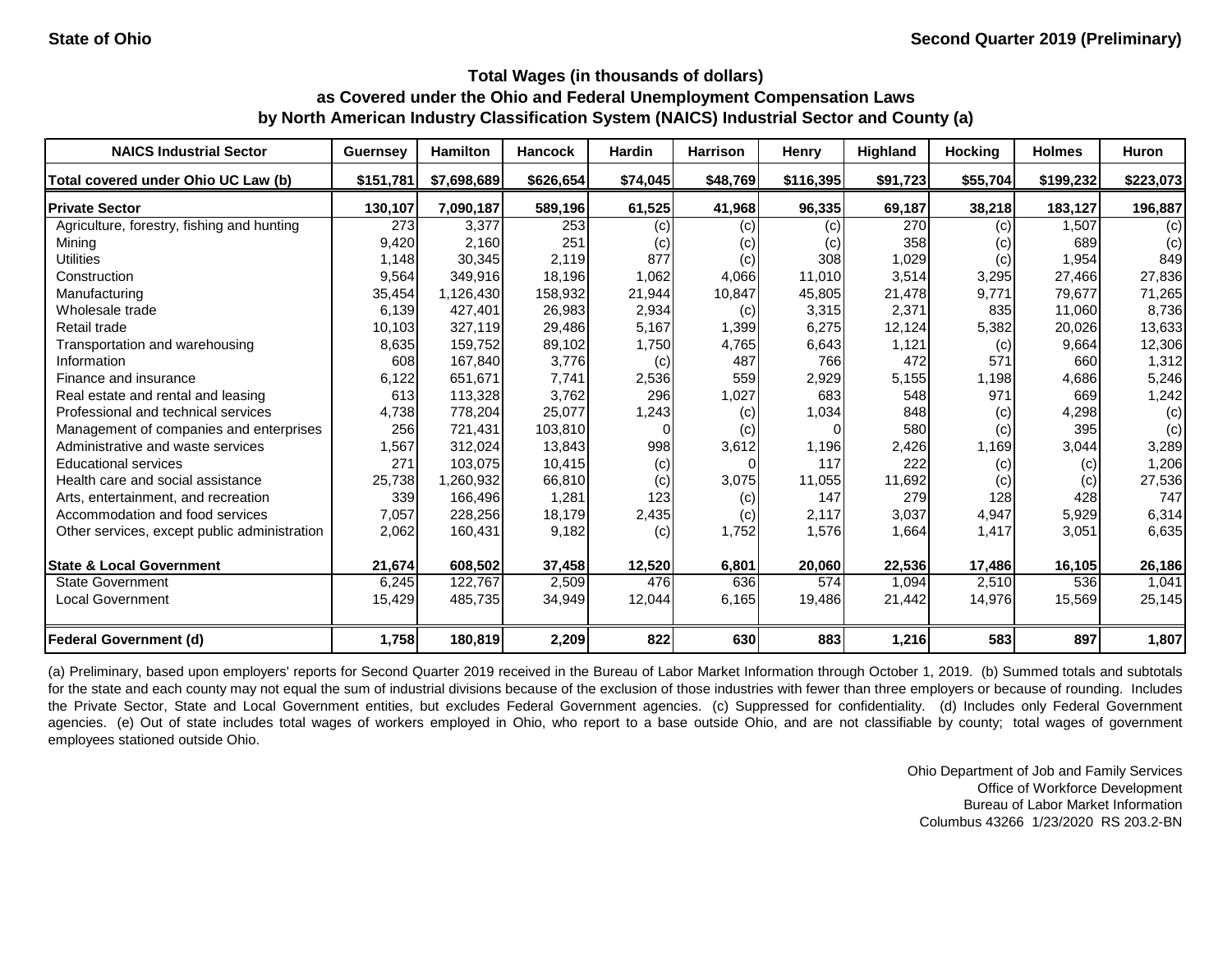| <b>NAICS Industrial Sector</b>               | <b>Jackson</b> | <b>Jefferson</b> | Knox      | Lake        | <b>Lawrence</b> | Licking   | Logan     | Lorain      | Lucas       | <b>Madison</b> |
|----------------------------------------------|----------------|------------------|-----------|-------------|-----------------|-----------|-----------|-------------|-------------|----------------|
| Total covered under Ohio UC Law (b)          | \$90,258       | \$212,656        | \$217,751 | \$1,136,441 | \$117,915       | \$642,862 | \$216,133 | \$1,044,846 | \$2,455,122 | \$188,904      |
| <b>Private Sector</b>                        | 74,144         | 181,596          | 193,315   | 1,001,570   | 90,160          | 549,635   | 194,120   | 883,163     | 2,116,481   | 151,052        |
| Agriculture, forestry, fishing and hunting   | 344            | (c)              | 619       | 8,225       |                 | 9,889     | (c)       | 9,523       | 2,325       | 1,929          |
| Mining                                       | 238            | (c)              | 998       | 3,838       | (c)             | 687       | (c)       | 263         | 3,424       | $\Omega$       |
| <b>Utilities</b>                             | 770            | 20,742           | 785       | 33,798      | 2,056           | 4,276     | 616       | 4,999       | 8,749       | $\Omega$       |
| Construction                                 | 4,563          | (c)              | 17,543    | 57,751      | (c)             | 36,828    | 7,670     | 53,129      | 171,330     | 6,257          |
| Manufacturing                                | 29,337         | 28,081           | 72,044    | 338,963     | 11,261          | 98,272    | 84,562    | 258,583     | 451,955     | 53,313         |
| Wholesale trade                              | 1,709          | 5,442            | 5,561     | 59,928      | 2,508           | 21,626    | 3,209     | 49,681      | 95,986      | 4,565          |
| Retail trade                                 | 8,818          | 16,951           | 13,520    | 86,712      | 10,677          | 55,726    | 11,498    | 85,666      | 164,455     | 15,201         |
| Transportation and warehousing               | 1,794          | 16,308           | 2,786     | 11,802      | 8,212           | 56,649    | 28,169    | 25,869      | 72,519      | 31,777         |
| Information                                  | 369            | 2,515            | 1,368     | 12,029      | 908             | 2,908     | 468       | 7,049       | 22,228      | 292            |
| Finance and insurance                        | 2,503          | 3,561            | 4,977     | 22,880      | 2,369           | 35,827    | 3,459     | 20,884      | 87,383      | 1,768          |
| Real estate and rental and leasing           | 660            | 2,008            | 1,177     | 9,727       | 1,480           | 4,253     | 1,670     | 7,288       | 27,937      | 705            |
| Professional and technical services          | 1,103          | (c)              | 3,888     | 48,725      | 2,450           | 38,014    | (c)       | 36,910      | 130,359     | (c)            |
| Management of companies and enterprises      | 240            | (c)              | 1,116     | 64,681      | 1,195           | 26,455    | (c)       | 32,800      | 117,696     | (c)            |
| Administrative and waste services            | 3,702          | 8,079            | 6,459     | 44,432      | 4,643           | 20,939    | 9,331     | 49,511      | 109,536     | 6,376          |
| <b>Educational services</b>                  | (c)            | (c)              | 15,756    | 10,195      | 250             | 14,787    | 131       | 29,043      | 23,368      | (c)            |
| Health care and social assistance            | (c)            | (c)              | 33,395    | 118,775     | 21,993          | 72,285    | 20,598    | 146,113     | 470,857     | (c)            |
| Arts, entertainment, and recreation          | 118            | 1,173            | 671       | 5,897       | 169             | 3,844     | 1,004     | 6,134       | 24,572      | 170            |
| Accommodation and food services              | 3,363          | 6,727            | 7,012     | 40,929      | 4,663           | 22,992    | 5,466     | 38,565      | 86,034      | 5,283          |
| Other services, except public administration | 1,056          | 3,440            | 3,639     | 22,282      | 2,913           | 23,377    | 3,915     | 21,154      | 45,768      | 1,183          |
| <b>State &amp; Local Government</b>          | 16,114         | 31,060           | 24,436    | 134,871     | 27,755          | 93,227    | 22,013    | 161,683     | 338,641     | 37,852         |
| <b>State Government</b>                      | 1,987          | 970              | 3,390     | 1,126       | 2,595           | 15,367    | 906       | 16,751      | 107,451     | 17,993         |
| <b>Local Government</b>                      | 14,127         | 30,090           | 21,046    | 133,745     | 25,160          | 77,860    | 21,107    | 144,932     | 231,190     | 19,859         |
| <b>Federal Government (d)</b>                | 940            | 2,262            | 1,553     | 6,801       | 1,796           | 6,959     | 2,004     | 28,791      | 32,543      | 1,107          |

(a) Preliminary, based upon employers' reports for Second Quarter 2019 received in the Bureau of Labor Market Information through October 1, 2019. (b) Summed totals and subtotals for the state and each county may not equal the sum of industrial divisions because of the exclusion of those industries with fewer than three employers or because of rounding. Includes the Private Sector, State and Local Government entities, but excludes Federal Government agencies. (c) Suppressed for confidentiality. (d) Includes only Federal Government agencies. (e) Out of state includes total wages of workers employed in Ohio, who report to a base outside Ohio, and are not classifiable by county; total wages of government employees stationed outside Ohio.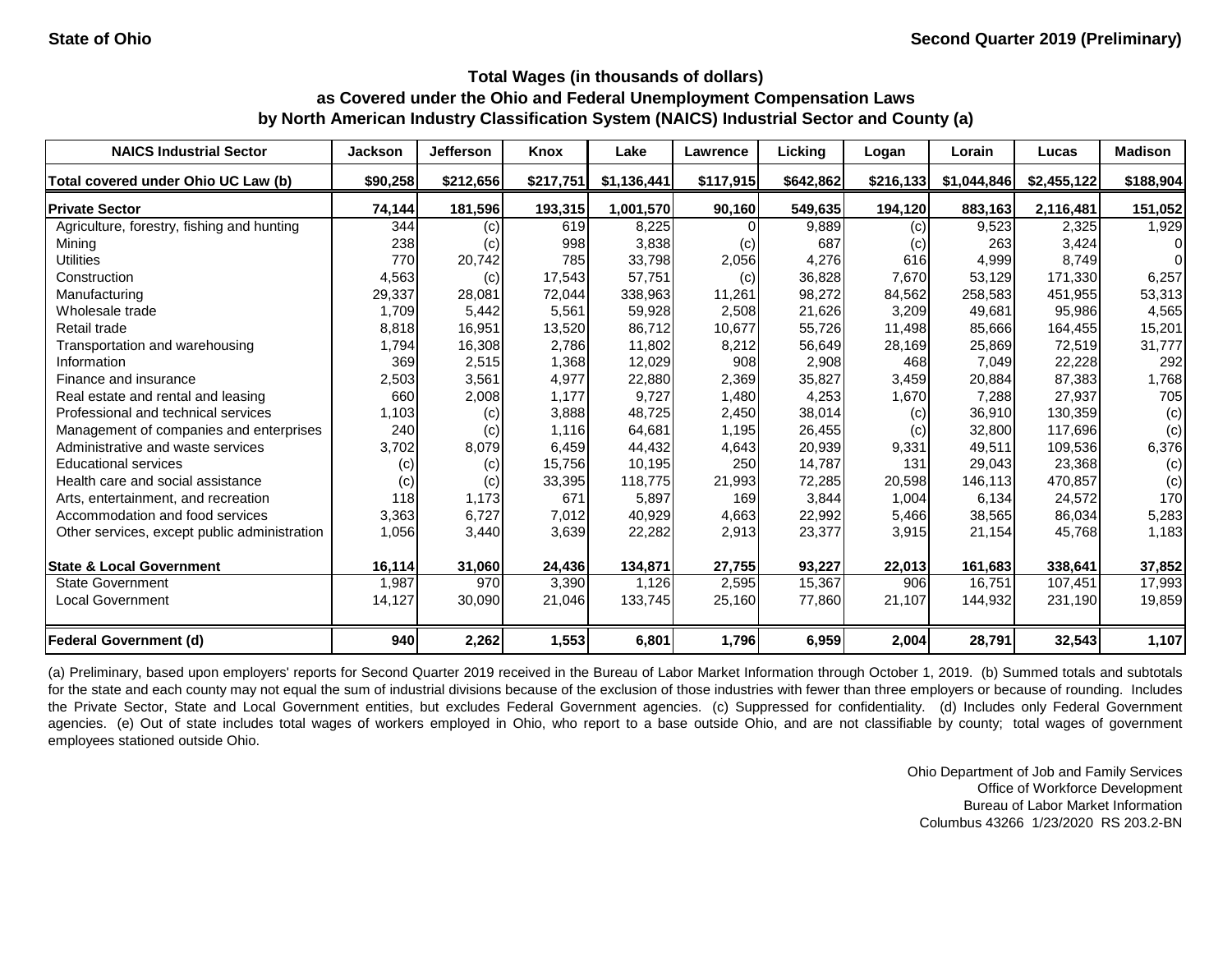| <b>NAICS Industrial Sector</b>               | <b>Mahoning</b> | <b>Marion</b> | <b>Medina</b> | <b>Meigs</b> | <b>Mercer</b> | Miami     | <b>Monroe</b> | <b>Montgomery</b> | Morgan   | <b>Morrow</b> |
|----------------------------------------------|-----------------|---------------|---------------|--------------|---------------|-----------|---------------|-------------------|----------|---------------|
| Total covered under Ohio UC Law (b)          | \$944,002       | \$263,496     | \$652,671     | \$30,250     | \$199,384     | \$439,924 | \$27,447      | \$3,002,025       | \$26,797 | \$47,526      |
| <b>Private Sector</b>                        | 805,882         | 218,570       | 578,153       | 20,018       | 172,601       | 385,978   | 19,144        | 2,674,843         | 20,976   | 33,855        |
| Agriculture, forestry, fishing and hunting   | 1,196           | (c)           | 1,305         | (c)          | (c)           | 744       | (c)           | 2,028             | (c)      | 439           |
| Mining                                       | 1,999           | (c)           | 159           | $\left( $    | (c)           | 857       | 1,944         | 1,748             | (c)      | 172           |
| <b>Utilities</b>                             | 7,987           | 2,191         | 1,414         | 621          | (c)           | (c)       | 931           | 14,404            | 385      | (c)           |
| Construction                                 | 67,335          | 7,785         | 60,854        | 2,945        | 13,832        | 22,296    | 4,203         | 133,641           | 1,663    | 3,486         |
| Manufacturing                                | 117,898         | 81,671        | 124,946       | 1,267        | 75,498        | 145,413   | (c)           | 422,619           | 6,475    | 11,503        |
| Wholesale trade                              | 57,474          | 10,325        | 53,935        | 342          | (c)           | (c)       | 791           | 147,237           | (c)      | 914           |
| Retail trade                                 | 83,814          | 19,697        | 58,742        | 3,676        | 13,709        | 32,561    | 1,665         | 164,142           | 1,569    | 4,291         |
| Transportation and warehousing               | 33,377          | 11,623        | 32,406        | 551          | 15,996        | 24,638    | 3,159         | 106,675           | (c)      | (c)           |
| Information                                  | 12,293          | 2,921         | 4,323         | 124          | 1,289         | 640       | (c)           | 106,210           | 159      | 149           |
| Finance and insurance                        | 27,738          | 4,172         | 20,240        | 1,129        | 7,651         | 9,435     | 929           | 192,663           | 711      | 788           |
| Real estate and rental and leasing           | 8,730           | 3,333         | 6,101         | 519          | 517           | 2,661     | 297           | 34,144            | 24       | 490           |
| Professional and technical services          | 35,168          | 2,694         | 29,026        | (c)          | 3,763         | (c)       | 535           | 235,511           | 328      | (c)           |
| Management of companies and enterprises      | 22,350          | 2,064         | 50,992        | (c)          | (c)           | (c)       | $\Omega$      | 66,107            | $\Omega$ | (c)           |
| Administrative and waste services            | 55,380          | 10,946        | 25,479        | 584          | (c)           | 15,760    | 495           | 124,321           | 561      | 1,209         |
| <b>Educational services</b>                  | 4,207           | 263           | 3,639         | (c)          | (c)           | 1,913     | (c)           | 75,194            |          | (c)           |
| Health care and social assistance            | 202,271         | 45,638        | 62,711        | (c)          | (c)           | 47,768    | (c)           | 675,084           | 3,698    | (c)           |
| Arts, entertainment, and recreation          | 6,862           | 485           | 4,158         | (c)          | 357           | 1,137     | 36            | 18,556            | (c)      | 557           |
| Accommodation and food services              | 40,071          | 7,379         | 24,462        | (c)          | 4,110         | 14,849    | 741           | 99,555            | (c)      | 1,414         |
| Other services, except public administration | 19,733          | 3,766         | 13,262        | 522          | 4,047         | 8,877     | (c)           | 55,006            | 107      | 607           |
| <b>State &amp; Local Government</b>          | 138,120         | 44,926        | 74,518        | 10,232       | 26,783        | 53,946    | 8,303         | 327,182           | 5,821    | 13,671        |
| <b>State Government</b>                      | 33,993          | 9,801         | 1,469         | 426          | 1,908         | 1,881     | 478           | 17,762            | 664      | 910           |
| <b>Local Government</b>                      | 104,127         | 35,125        | 73,049        | 9,806        | 24,875        | 52,065    | 7,825         | 309,420           | 5,157    | 12,761        |
| <b>Federal Government (d)</b>                | 20,756          | 1,595         | 6,062         | 695          | 1,299         | 2,820     | 639           | 86,373            | 568      | 636           |

(a) Preliminary, based upon employers' reports for Second Quarter 2019 received in the Bureau of Labor Market Information through October 1, 2019. (b) Summed totals and subtotals for the state and each county may not equal the sum of industrial divisions because of the exclusion of those industries with fewer than three employers or because of rounding. Includes the Private Sector, State and Local Government entities, but excludes Federal Government agencies. (c) Suppressed for confidentiality. (d) Includes only Federal Government agencies. (e) Out of state includes total wages of workers employed in Ohio, who report to a base outside Ohio, and are not classifiable by county; total wages of government employees stationed outside Ohio.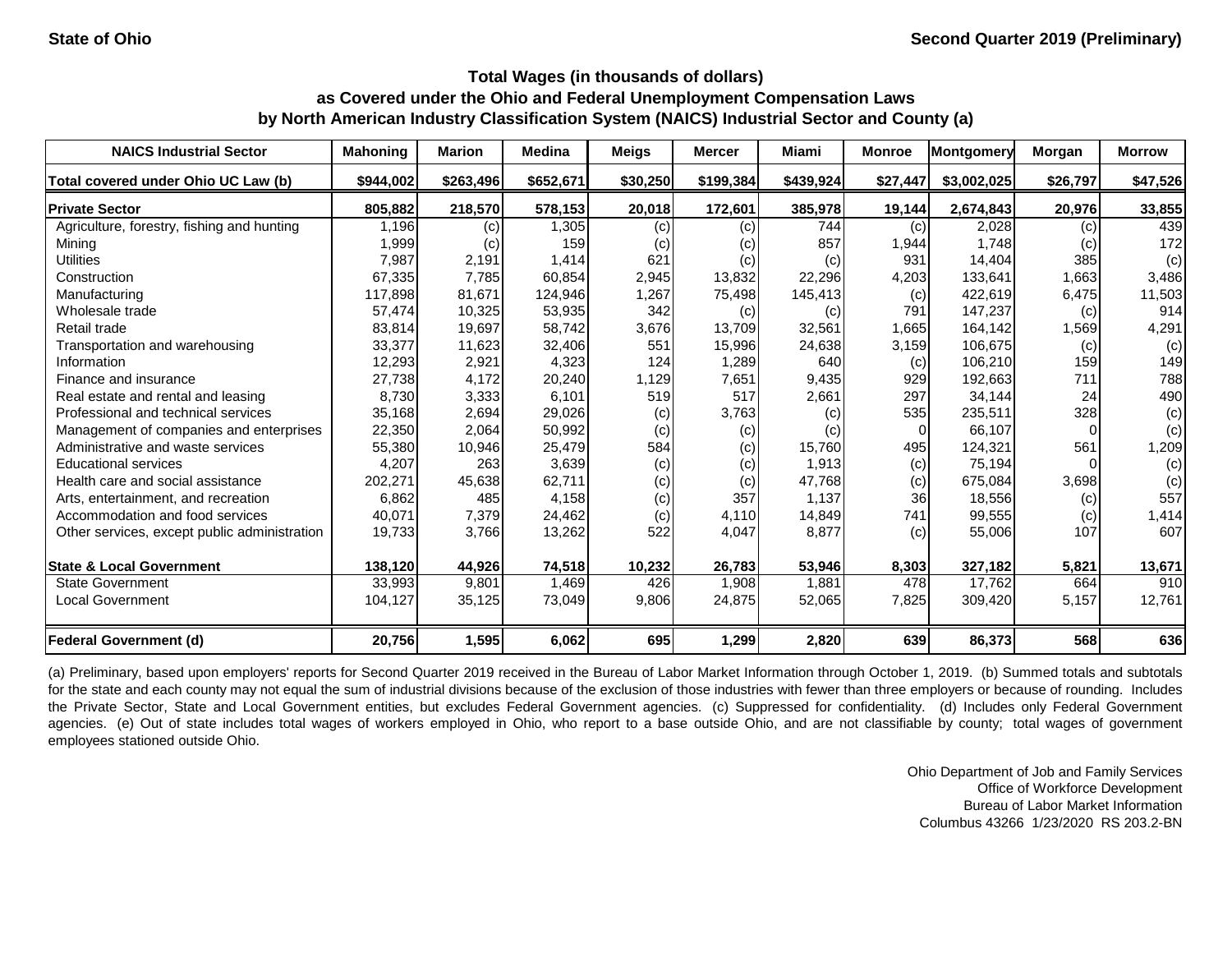| <b>NAICS Industrial Sector</b>               | <b>Muskingum</b> | <b>Noble</b> | <b>Ottawa</b> | <b>Paulding</b> | <b>Perry</b>     | <b>Pickaway</b> | <b>Pike</b> | Portage   | <b>Preble</b> | Putnam    |
|----------------------------------------------|------------------|--------------|---------------|-----------------|------------------|-----------------|-------------|-----------|---------------|-----------|
| Total covered under Ohio UC Law (b)          | \$336,254        | \$28,799     | \$144,874     | \$42,497        | \$63,548         | \$151,667       | \$121,152   | \$610,912 | \$104,812     | \$113,870 |
| <b>Private Sector</b>                        | 287,685          | 18,388       | 122,121       | 32,808          | 49,122           | 103,409         | 105,827     | 468,331   | 87,765        | 98,601    |
| Agriculture, forestry, fishing and hunting   | 76               |              | 618           | (c)             | 110              | 1,555           | (c)         | 1,415     | (c)           | (c)       |
| Mining                                       | 6,973            | 1,064        | 1,818         | (c)             | 4,028            | 393             | (c)         | 4,377     | (c)           | (c)       |
| <b>Utilities</b>                             | 4,989            | (c)          | (c)           | (c)             | 582              | (c)             | (c)         | (c)       | (c)           | (c)       |
| Construction                                 | 14,067           | 1,223        | 7,192         | 761             | 9,830            | 15,351          | 7,312       | 29,273    | 4,229         | 10,136    |
| Manufacturing                                | 37,582           | 3,934        | 27,702        | 12,886          | 11,239           | 29,357          | 7,206       | 150,353   | 46,799        | 45,764    |
| Wholesale trade                              | 10,616           | (c)          | (c)           | (c)             | 1,921            | (c)             | (c)         | 49,989    | (c)           | 5,568     |
| Retail trade                                 | 31,166           | 1,447        | 10,899        | 2,201           | 4,182            | 10,239          | 6,172       | 46,194    | 7,707         | 6,964     |
| Transportation and warehousing               | 19,991           | 2,472        | 4,067         | 2,660           | 370              | 4,905           | 4,946       | (c)       | 3,961         | (c)       |
| Information                                  | 5,871            | 100          | 386           | 178             | 191              | 382             | 354         | 6,593     | 169           | 576       |
| Finance and insurance                        | 10,072           | 838          | 3,796         | 884             | 1,350            | 3,091           | 2,182       | 8,909     | 2,057         | 3,741     |
| Real estate and rental and leasing           | 2,149            | 31           | 1,116         | 131             | 83               | 857             | 486         | 3,873     | 442           | 265       |
| Professional and technical services          | 12,067           | 2,239        | 1,951         | 742             | 1,158            | 2,640           | (c)         | 27,287    | (c)           | 2,953     |
| Management of companies and enterprises      | 1,843            | (c)          | 969           | (c)             | 2,011            | 1,298           | (c)         | 14,062    | (c)           | 0         |
| Administrative and waste services            | 10,483           | (c)          | 2,601         | (c)             | 2,496            | 4,339           | 48,682      | 11,595    | 1,600         | 3,231     |
| <b>Educational services</b>                  | 5,229            |              | (c)           | (c)             | (c)              | (c)             | (c)         | 4,431     | (c)           | (c)       |
| Health care and social assistance            | 88,890           | 2,045        | (c)           | (c)             | (c)              | (c)             | (c)         | 50,462    | (c)           | (c)       |
| Arts, entertainment, and recreation          | 1,343            | (c)          | 5,074         | 62              | 80               | 457             | (c)         | 1,711     | 104           | 415       |
| Accommodation and food services              | 13,902           | (c)          | 11,100        | 712             | 1,568            | 5,308           | (c)         | 24,633    | 3,745         | 2,335     |
| Other services, except public administration | 10,376           | 388          | 2,378         | 457             | 802              | 2,158           | 781         | 10,566    | 1,774         | 1,574     |
| <b>State &amp; Local Government</b>          | 48,569           | 10,411       | 22,753        | 9,689           | 14,426           | 48,258          | 15,325      | 142,581   | 17,047        | 15,269    |
| <b>State Government</b>                      | 3,466            | 6,009        | 2,187         | 401             | $\overline{537}$ | 19,304          | 936         | 74,780    | 766           | 564       |
| <b>Local Government</b>                      | 45,103           | 4,402        | 20,566        | 9,288           | 13,889           | 28,954          | 14,389      | 67,801    | 16,281        | 14,705    |
| <b>Federal Government (d)</b>                | 3,343            | 245          | 5,025         | 641             | 792              | 1,324           | 1,030       | 5,439     | 975           | 895       |

(a) Preliminary, based upon employers' reports for Second Quarter 2019 received in the Bureau of Labor Market Information through October 1, 2019. (b) Summed totals and subtotals for the state and each county may not equal the sum of industrial divisions because of the exclusion of those industries with fewer than three employers or because of rounding. Includes the Private Sector, State and Local Government entities, but excludes Federal Government agencies. (c) Suppressed for confidentiality. (d) Includes only Federal Government agencies. (e) Out of state includes total wages of workers employed in Ohio, who report to a base outside Ohio, and are not classifiable by county; total wages of government employees stationed outside Ohio.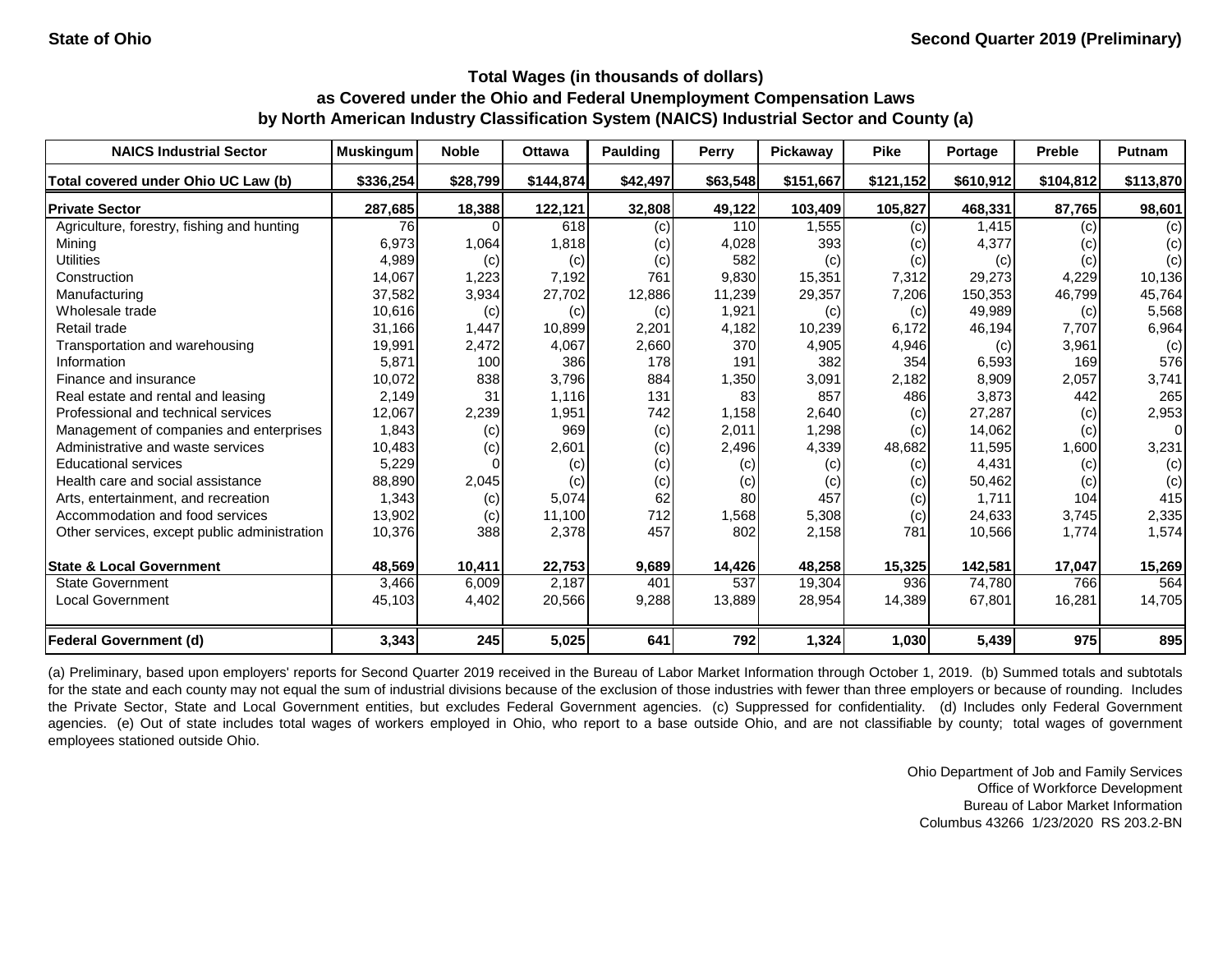| <b>NAICS Industrial Sector</b>               | <b>Richland</b> | <b>Ross</b> | <b>Sandusky</b> | <b>Scioto</b> | <b>Seneca</b> | <b>Shelby</b> | <b>Stark</b> | <b>Summit</b> | <b>Trumbull</b> | Tuscarawas |
|----------------------------------------------|-----------------|-------------|-----------------|---------------|---------------|---------------|--------------|---------------|-----------------|------------|
| Total covered under Ohio UC Law (b)          | \$488,864       | \$305,137   | \$268,134       | \$222,081     | \$182,560     | \$339,756     | \$1,664,697  | \$3,276,061   | \$611,079       | \$363,977  |
| <b>Private Sector</b>                        | 413,072         | 248,176     | 237,524         | 170,835       | 156,459       | 313,033       | 1,469,285    | 2,932,385     | 517,338         | 312,560    |
| Agriculture, forestry, fishing and hunting   | (c)             | 588         | (c)             | $\left( $     | 576           | 1,438         | 1,762        | 440           | 851             | 1,197      |
| Mining                                       | (c)             | 256         | (c)             | (c)           | 2,046         |               | 6,052        | 2,233         | 905             | 16,069     |
| <b>Utilities</b>                             | (c)             | 3,541       | 1,020           | 1,894         | 1,920         | (c)           | 13,525       | 22,829        | 3,378           | 2,056      |
| Construction                                 | 28,728          | 10,795      | 11,524          | 5,772         | 14,121        | 24,921        | 106,724      | 174,352       | 32,453          | 26,267     |
| Manufacturing                                | 136,950         | 74,872      | 122,821         | 20,500        | 54,101        | 191,239       | 368,134      | 405,503       | 119,760         | 97,706     |
| Wholesale trade                              | 19,273          | 7,111       | 6,572           | 4,101         | 8,553         | 15,550        | 74,687       | 209,118       | 28,584          | 14,167     |
| Retail trade                                 | 43,844          | 25,781      | 17,768          | 20,690        | 15,435        | 12,476        | 130,567      | 237,216       | 70,649          | 27,971     |
| Transportation and warehousing               | (c)             | 10,047      | 8,218           | 4,814         | 6,107         | (c)           | 37,025       | 115,156       | 27,401          | 10,900     |
| Information                                  | 5,174           | 3,829       | 1,305           | 1,147         | 1,003         | 977           | 14,882       | 78,865        | 4,509           | 2,541      |
| Finance and insurance                        | 12,419          | 6,223       | 5,846           | 3,787         | 4,961         | 4,363         | 75,254       | 165,316       | 16,321          | 9,032      |
| Real estate and rental and leasing           | 2,485           | 1,156       | 3,568           | 1,670         | 457           | 1,166         | 14,903       | 30,885        | 8,603           | 4,278      |
| Professional and technical services          | 9,575           | 3,401       | 3,747           | 6,014         | (c)           | (c)           | 77,402       | 219,675       | 12,647          | 12,522     |
| Management of companies and enterprises      | 1,803           | 3,385       | 4,972           | 1,017         | (c)           | (c)           | 31,081       | 346,371       | 9,443           | 2,283      |
| Administrative and waste services            | 24,892          | 6,191       | 7,161           | 3,440         | 3,811         | 10,490        | 71,134       | 130,030       | 29,374          | 15,157     |
| <b>Educational services</b>                  | 3,121           | 399         | (c)             | 864           | 9,276         | 761           | 22,545       | 27,753        | 3,984           | 804        |
| Health care and social assistance            | 75,365          | 74,068      | (c)             | 81,743        | 19,493        | 21,135        | 305,968      | 581,399       | 105,815         | 46,487     |
| Arts, entertainment, and recreation          | 1,853           | 719         | 1,096           | 254           | 308           | 353           | 11,388       | 24,741        | 2,412           | 1,234      |
| Accommodation and food services              | 19,243          | 12,860      | 7,725           | 9,728         | 6,814         | 4,819         | 67,403       | 96,311        | 24,982          | 13,493     |
| Other services, except public administration | 8,078           | 2,955       | 4,320           | 3,210         | 3,061         | 5,369         | 38,847       | 64,193        | 15,269          | 8,397      |
| <b>State &amp; Local Government</b>          | 75,792          | 56,961      | 30,610          | 51,246        | 26,101        | 26,723        | 195,412      | 343,676       | 93,741          | 51,417     |
| <b>State Government</b>                      | 19,360          | 20,839      | 1,281           | 16,522        | 3,530         | 2,904         | 18,299       | 60,335        | 9,982           | 5,930      |
| <b>Local Government</b>                      | 56,432          | 36,122      | 29,329          | 34,724        | 22,571        | 23,819        | 177,113      | 283,341       | 83,759          | 45,487     |
| <b>Federal Government (d)</b>                | 10,814          | 32,110      | 1,598           | 2,531         | 1,554         | 1,023         | 16,003       | 33,942        | 7,476           | 3,883      |

(a) Preliminary, based upon employers' reports for Second Quarter 2019 received in the Bureau of Labor Market Information through October 1, 2019. (b) Summed totals and subtotals for the state and each county may not equal the sum of industrial divisions because of the exclusion of those industries with fewer than three employers or because of rounding. Includes the Private Sector, State and Local Government entities, but excludes Federal Government agencies. (c) Suppressed for confidentiality. (d) Includes only Federal Government agencies. (e) Out of state includes total wages of workers employed in Ohio, who report to a base outside Ohio, and are not classifiable by county; total wages of government employees stationed outside Ohio.